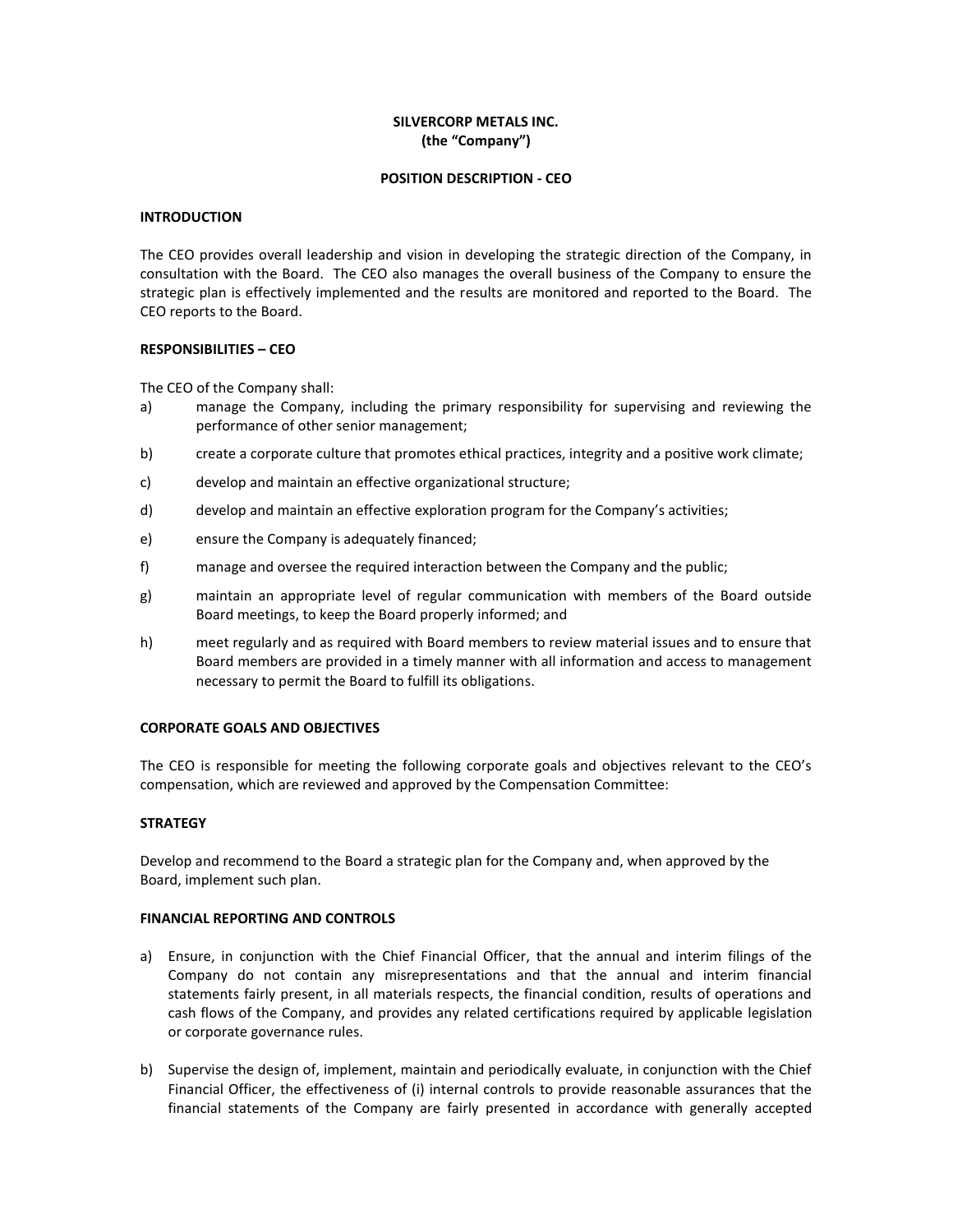accounting principles and (ii) disclosure controls and procedures to provide reasonable assurances that material information relating to the Company is made known to the Chief Executive Officer by others within the Company. Report any deficiencies in such controls and procedures to the Audit Committee.

# **EFFECTIVE DATE**

This charter was reviewed by the Corporate Governance Committee and last approved by the board of directors on February 7, 2022.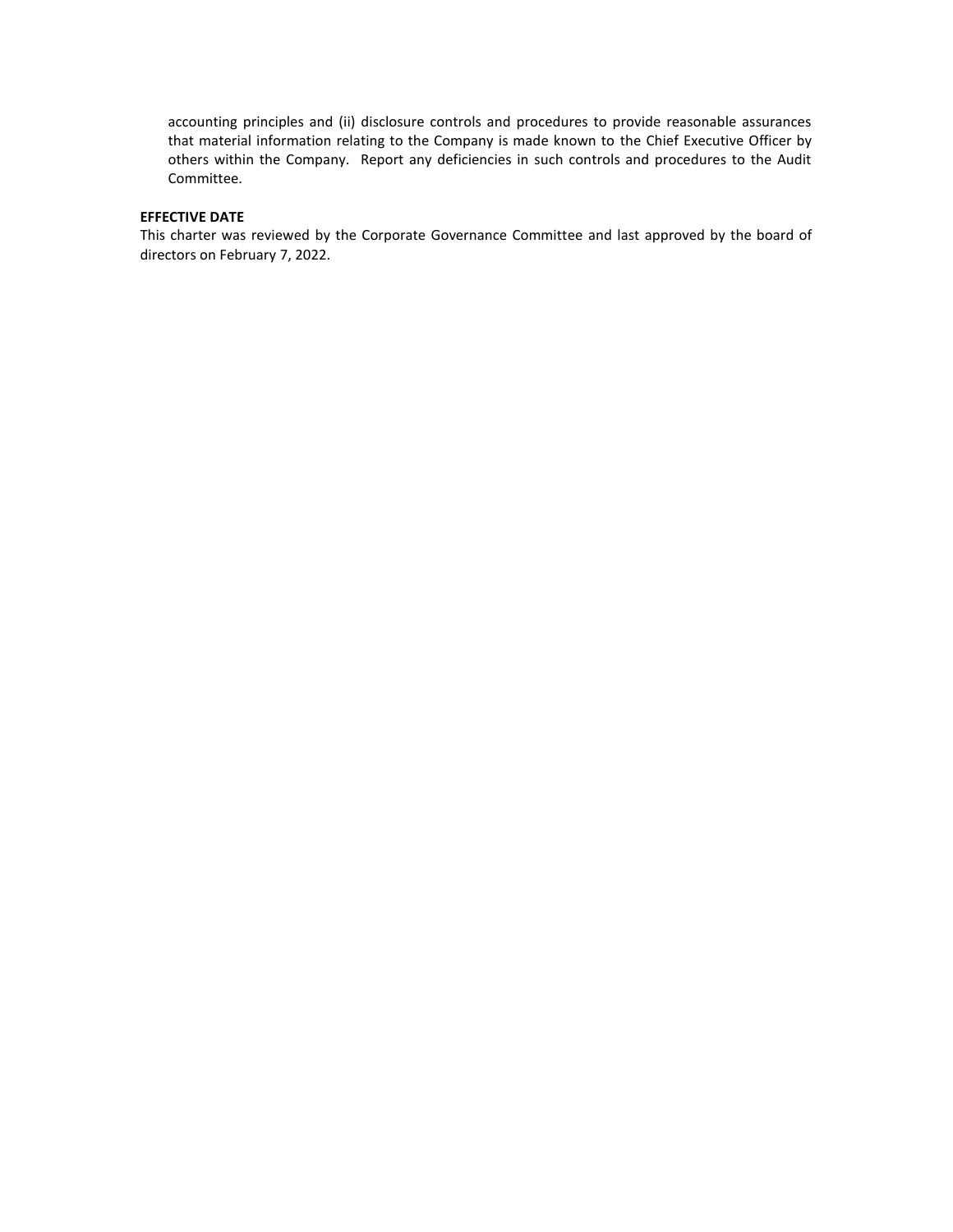# **SILVERCORP METALS INC. (the "Company")**

## **POSITION DESCRIPTION - DIRECTOR**

## **OBJECTIVES**

As a member of the Board, each Director, including the Chair of the Board and the President and CEO, will:

- a) act honestly and in good faith with a view to the best interests of the Company;
- b) exercise the care, diligence and skill that a reasonably prudent individual would exercise in comparable circumstances; and
- c) act in accordance with the obligations contained in the corporate and securities legislation of each province and territory of Canada in which the Company is incorporated or is a reporting issuer, and with other relevant legislation and regulations, and the Company's constituting documents.

## **DUTIES AND RESPONSIBILITIES**

As a member of the Board, each Director will:

- a) exercise good judgment and act with integrity;
- b) use his or her abilities, experience and influence constructively;
- c) be an available resource to management and the Board;
- d) respect confidentiality;
- e) advise the CEO and/or the Chair, in advance whenever feasible, when introducing significant and/ or previously unknown information or material at a Board meeting;
- f) understand the difference between governing and managing, and not encroach on management's area of responsibility;
- g) ensure that potential conflict areas, real or perceived, are appropriately identified and reviewed;
- h) when appropriate, communicate with the Chair or CEO between meetings;
- i) demonstrate a willingness and availability for one on one consultation with the Chair and CEO; and
- j) have the authority, in appropriate circumstances, to engage outside advisers at the Company's expense, after approval from the Corporate Governance and Nominating Committee.

To enhance the effectiveness of Board and committee meetings, each Director will:

- a) prepare for Board and committee meetings by reading reports and background materials prepared for each meeting; and
- b) attend as many Board and committee meetings as feasible.

Communication is fundamental to Board effectiveness and therefore each Director will:

- a) participate fully and frankly in the deliberations and discussions of the Board;
- b) encourage free and open discussion of the affairs of the Company by the Board and its members; and
- c) act independently.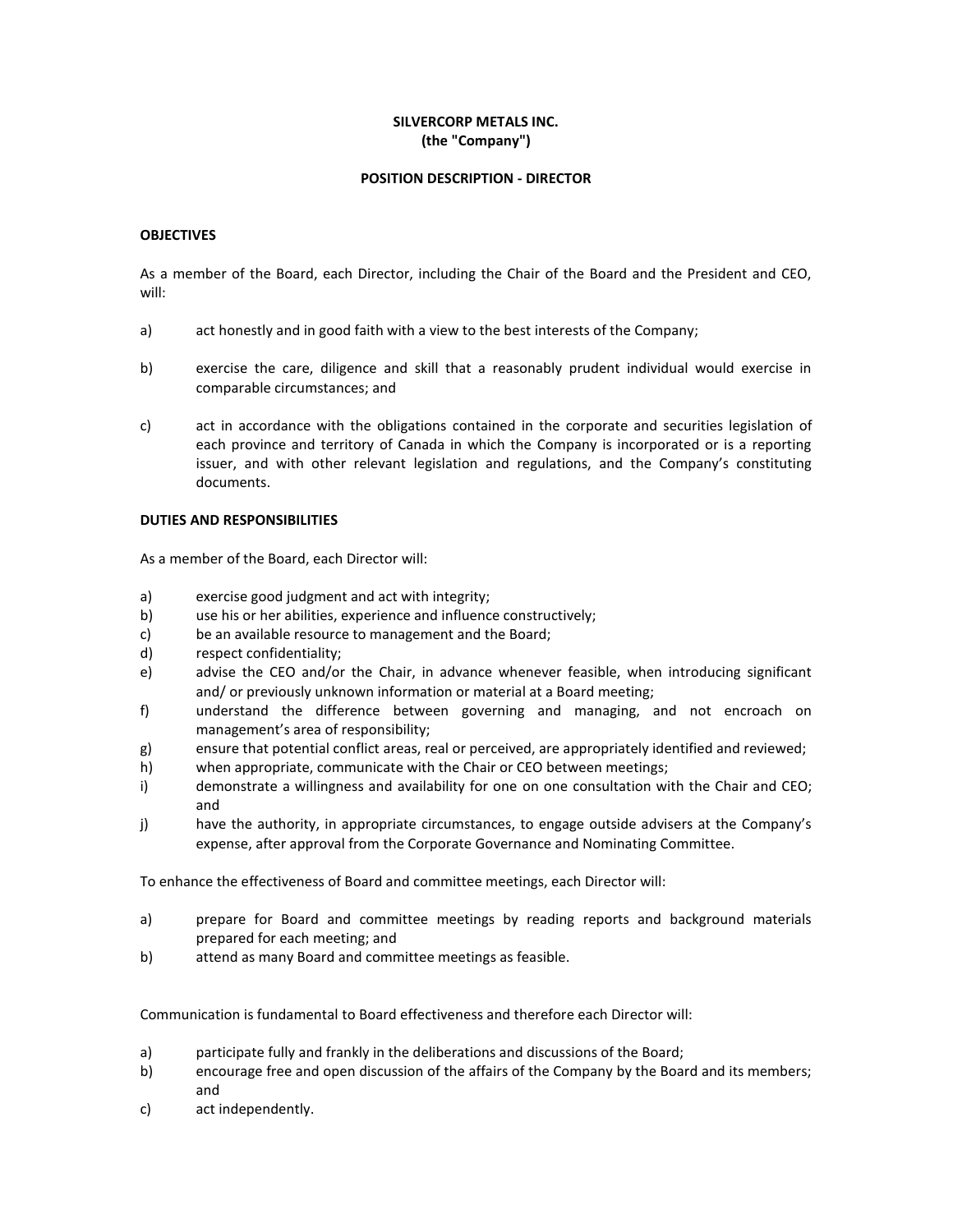In order to assist Board Committees in being effective and productive each Director will:

- a) participate on Committees, as required, and become knowledgeable with the charter of the Committees of which the Director is a member; and
- b) understand the process of Committee work, and the role of management and staff supporting the Committee.

Recognizing that decisions can only be made by well informed Board members, each Director will:

- a) become generally knowledgeable of the Company's business and industry;
- b) maintain an understanding of the regulatory, legislative, business, social and political environments within which the Company operates;
- c) become acquainted with the officers of the Company; and
- d) remain knowledgeable about the Company's facilities and properties and visit them when appropriate.

## **EFFECTIVE DATE**

This charter was reviewed by the Corporate Governance Committee and last approved by the board of directors on February 7, 2022.